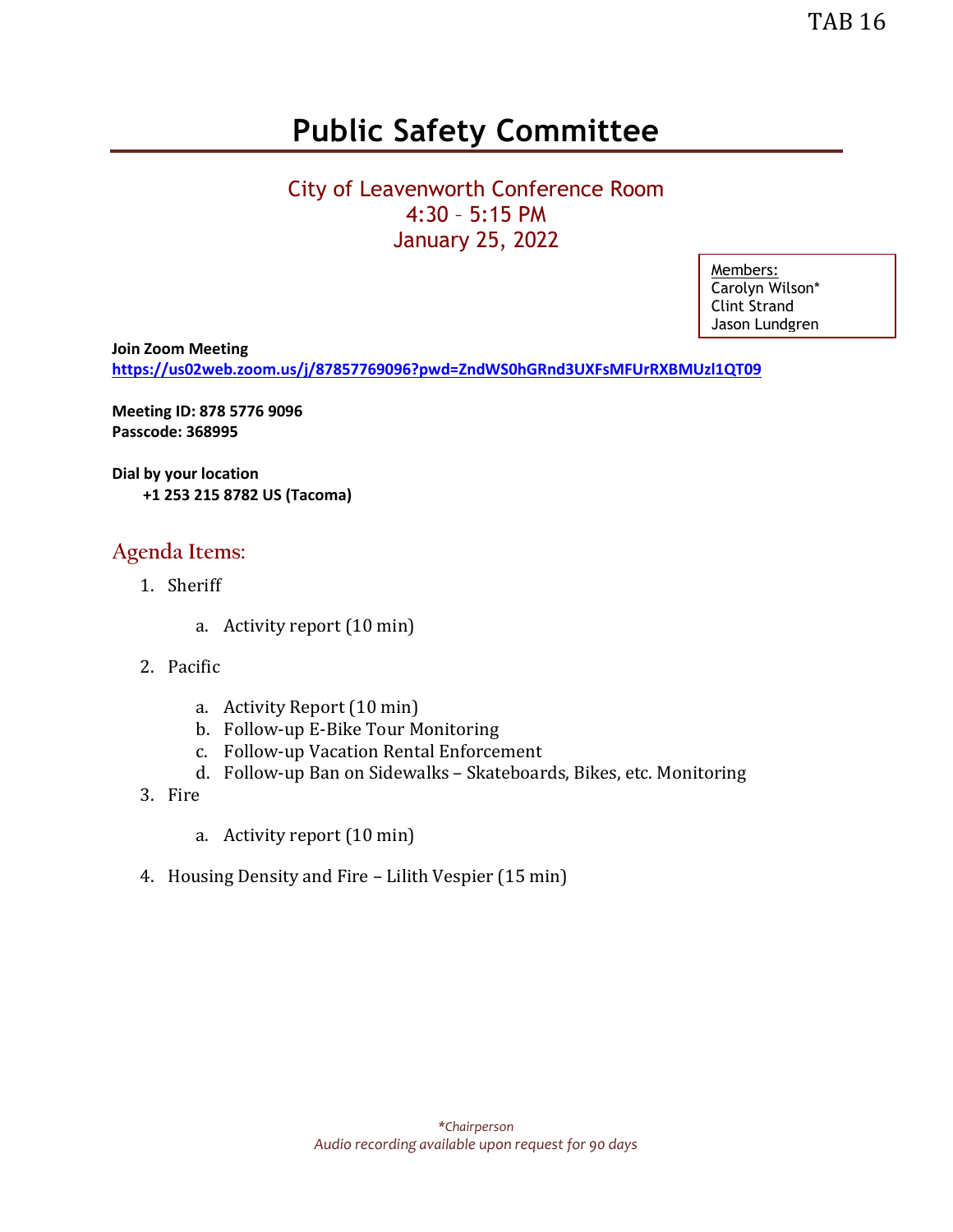

**November 2021**

## **Leavenworth Monthly Report**

#### **Offenses by Location LV**

**AGAS** Agency Assist **4** 

#### **Citations Issued by Location LV**

| <b>ALAR</b><br><b>ANPR</b><br><b>ASDV</b><br><b>ASNC</b><br><b>BURF</b><br><b>CHAN</b><br><b>CITA</b><br><b>CIVL</b><br><b>DCON</b> | Alarm<br>Animal Problem<br>Assault, Domestic Violence<br>Assault, Not Classified<br>Burglary, Resid, Forcible Ent<br>Child Abuse or Neglect<br>Citizen Assist<br>Civil<br><b>Disorderly Conduct</b> | 4<br>$\mathbf 2$<br>1<br>3<br>1<br>1<br>8<br>1<br>6 | 46.16A.030.5.L<br>46.20.342.1B<br>46.30.020<br>46.61.688.3<br>9A.36.041.2DV<br>9A.36.150<br>9A.48.090<br>9A.48.090.DV | FL RENEW EXPIRED REG<=2MONTH<br><b>DWLS 2ND</b><br>NO PROOF OF LIABILITY INS<br>SAFETY BELTS IMPROPER FASTENED<br>ASSAULT 4TH DEGREE DV<br>INTERFER W/REPORT OF DV<br><b>MALICIOUS MISCHIEF 3RD</b><br>MALICIOUS MISCHIEF 3RD DV | 2 |
|-------------------------------------------------------------------------------------------------------------------------------------|-----------------------------------------------------------------------------------------------------------------------------------------------------------------------------------------------------|-----------------------------------------------------|-----------------------------------------------------------------------------------------------------------------------|----------------------------------------------------------------------------------------------------------------------------------------------------------------------------------------------------------------------------------|---|
| <b>HARR</b>                                                                                                                         | Harassment                                                                                                                                                                                          | 1                                                   | 9A.52.080                                                                                                             | <b>CRIMINAL TRESPASS 2ND</b>                                                                                                                                                                                                     |   |
| <b>JUVP</b>                                                                                                                         | Juvenile Problem                                                                                                                                                                                    | 4                                                   | 9A.76.040                                                                                                             | <b>RESISTING ARREST</b>                                                                                                                                                                                                          |   |
| <b>MLNC</b>                                                                                                                         | Mal Mischief Not Classified                                                                                                                                                                         | 3                                                   |                                                                                                                       | <b>Total Violations: 11</b>                                                                                                                                                                                                      |   |
| <b>MVAN</b>                                                                                                                         | Motor Vehicle Accident Non Inj                                                                                                                                                                      | 4                                                   |                                                                                                                       |                                                                                                                                                                                                                                  |   |
| <b>NOIS</b>                                                                                                                         | Noise Violation                                                                                                                                                                                     | $\mathbf 2$                                         |                                                                                                                       |                                                                                                                                                                                                                                  |   |
| <b>PARK</b>                                                                                                                         | Parking Problem                                                                                                                                                                                     | 3                                                   |                                                                                                                       |                                                                                                                                                                                                                                  |   |
| <b>PRFO</b>                                                                                                                         | Property, Found                                                                                                                                                                                     |                                                     |                                                                                                                       |                                                                                                                                                                                                                                  |   |
| <b>PRLO</b>                                                                                                                         | Property, Lost                                                                                                                                                                                      |                                                     |                                                                                                                       |                                                                                                                                                                                                                                  |   |
| <b>RIPO</b>                                                                                                                         | <b>Obstruct/Resist Officer</b>                                                                                                                                                                      |                                                     |                                                                                                                       |                                                                                                                                                                                                                                  |   |
| <b>SCAM</b>                                                                                                                         | Scam                                                                                                                                                                                                | $\mathbf{2}$                                        |                                                                                                                       |                                                                                                                                                                                                                                  |   |
| <b>SONC</b>                                                                                                                         | Sex Offense, Not Classified                                                                                                                                                                         | $\overline{2}$                                      |                                                                                                                       |                                                                                                                                                                                                                                  |   |
| <b>SUSP</b>                                                                                                                         | <b>Suspicious Circumstances</b>                                                                                                                                                                     | $\mathbf{2}$                                        |                                                                                                                       |                                                                                                                                                                                                                                  |   |
| <b>TOFF</b>                                                                                                                         | <b>Traffic Offense</b>                                                                                                                                                                              | 6                                                   |                                                                                                                       |                                                                                                                                                                                                                                  |   |
| <b>TRES</b>                                                                                                                         | Trespass                                                                                                                                                                                            | 8                                                   |                                                                                                                       |                                                                                                                                                                                                                                  |   |
| <b>VEDS</b>                                                                                                                         | Verbal Dispute                                                                                                                                                                                      | 1                                                   |                                                                                                                       |                                                                                                                                                                                                                                  |   |
| <b>VHPR</b>                                                                                                                         | Vehicle Prowl - No Theft                                                                                                                                                                            | 4                                                   |                                                                                                                       |                                                                                                                                                                                                                                  |   |
| <b>WAR</b>                                                                                                                          | <b>Warrant Service</b>                                                                                                                                                                              | 2                                                   |                                                                                                                       |                                                                                                                                                                                                                                  |   |
| <b>WELF</b>                                                                                                                         | <b>Welfare Check</b>                                                                                                                                                                                | 20                                                  |                                                                                                                       |                                                                                                                                                                                                                                  |   |
|                                                                                                                                     | <b>Total Offenses</b>                                                                                                                                                                               | 101                                                 |                                                                                                                       |                                                                                                                                                                                                                                  |   |
|                                                                                                                                     | <b>Arrests by Location</b>                                                                                                                                                                          |                                                     |                                                                                                                       |                                                                                                                                                                                                                                  |   |

#### **Arrests by Location**

| LV |                                   |                               |                     |
|----|-----------------------------------|-------------------------------|---------------------|
|    | <b>CRIM</b> Criminal Arrest Entry |                               |                     |
|    | 46.20.342.1B                      | DWLS 2ND                      |                     |
|    | 9A.48.090                         | <b>MALICIOUS MISCHIEF 3RD</b> |                     |
|    | 9A.52.080                         | <b>CRIMINAL TRESPASS 2ND</b>  |                     |
|    | 9A.76.040                         | <b>RESISTING ARREST</b>       |                     |
|    |                                   |                               | Subtotal 4          |
|    |                                   |                               | <b>TOTAL</b><br>- 4 |

If CRIM, FELO or JUV do not appear on Screen there are no arrests for this month.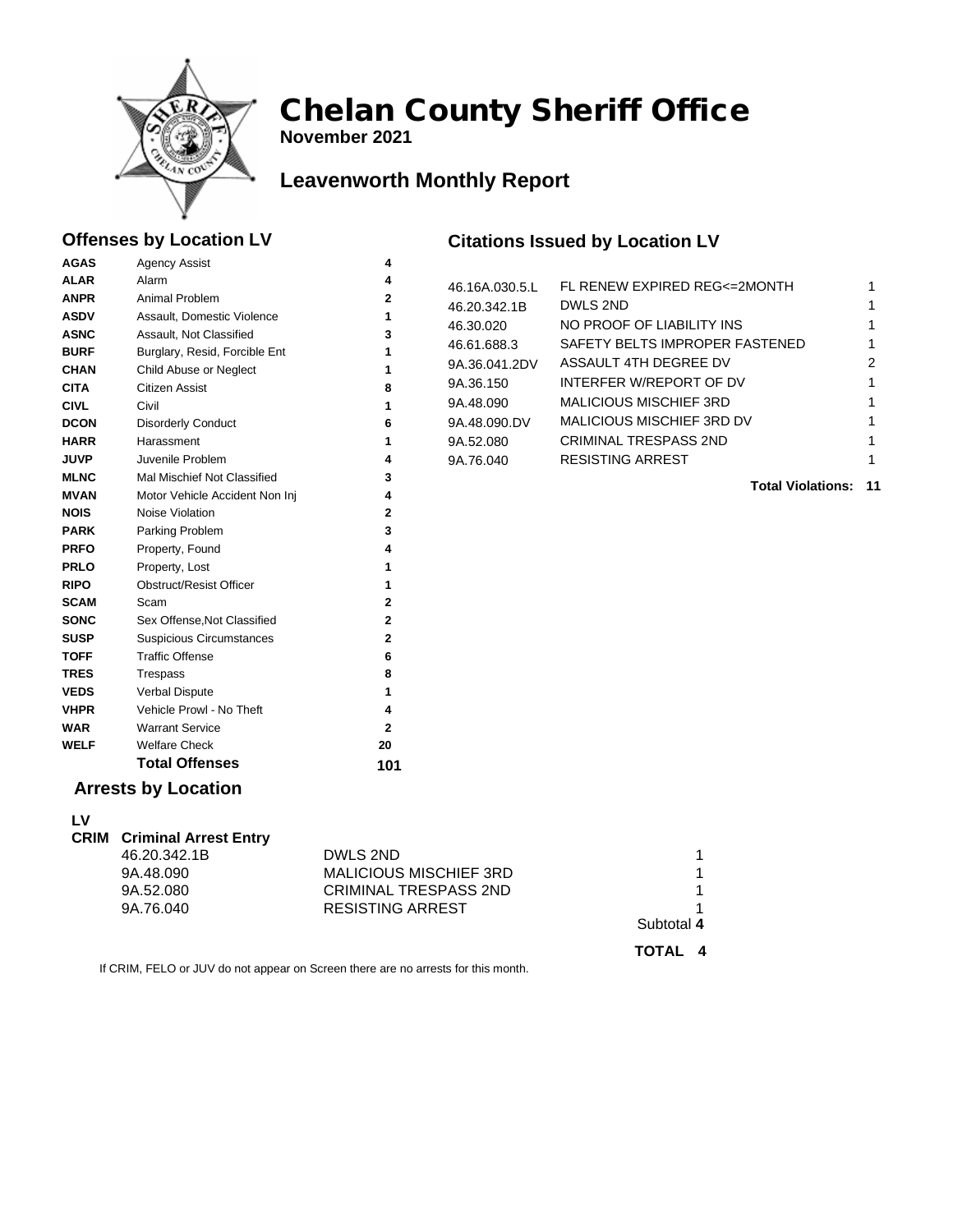

**December 2021**

### **Leavenworth Monthly Report**

#### **Offenses by Location LV**

**AGAS** Agency Assist **5** 

#### **Citations Issued by Location LV**

**Total Violations: 12**

| <b>ALAR</b> | Alarm                           | 6            | 46.16A.030.5.L | FL RENEW EXPIRED REG<=2MONTH  | 1 |
|-------------|---------------------------------|--------------|----------------|-------------------------------|---|
| <b>ANPR</b> | Animal Problem                  | 1            | 46.20.015      | NVOL with ID or Expired       | 1 |
| <b>ASDV</b> | Assault, Domestic Violence      | $\mathbf{2}$ | 46.37.020      | OPERATE W/O HEADLITE          | 1 |
| <b>ASNC</b> | Assault, Not Classified         | 1            | 46.61.400      | <b>SPEEDING</b>               | 1 |
| <b>ASOW</b> | Assault, Other Weapon           | 1            | 46.61.502      | <b>DUI</b>                    | 1 |
| <b>ASSM</b> | Assault, Simple                 | 1            | 46.61.525      | NEGLIGENT DRIVING 2ND         |   |
| <b>BUNF</b> | Burglary, Non-res, Forcibl Ent  | 1            |                | ILLEGAL PARK ON TRAVELED ROAD |   |
| <b>CITA</b> | Citizen Assist                  | 14           | 46.61.560      |                               | 3 |
| <b>CIVL</b> | Civil                           | 4            | 9A.36.041      | ASSAULT 4TH DEGREE            |   |
| <b>DCON</b> | <b>Disorderly Conduct</b>       | 4            | 9A.36.041.2DV  | ASSAULT 4TH DEGREE DV         |   |
| <b>DEB</b>  | Dead Body                       | 1            | 9A.36.041.DV   | ASSAULT 4TH/DOMESTIC VIOL     |   |
| <b>DEU</b>  | <b>Unattended Death</b>         | 1            |                | <b>Total Violations: 1</b>    |   |
| <b>DUI</b>  | <b>DUI Alcohol or Drugs</b>     | 1            |                |                               |   |
| <b>GRAF</b> | <b>GRAFFITI</b>                 | 1            |                |                               |   |
| <b>HARR</b> | Harassment                      | 1            |                |                               |   |
| <b>JUVP</b> | Juvenile Problem                | 1            |                |                               |   |
| <b>MISP</b> | <b>Missing Person</b>           | 1            |                |                               |   |
| <b>MLNC</b> | Mal Mischief Not Classified     | 3            |                |                               |   |
| <b>MVAN</b> | Motor Vehicle Accident Non Inj  | 6            |                |                               |   |
| <b>MVHR</b> | Motor-Vehicle Acc, Hit and Run  | $\mathbf{2}$ |                |                               |   |
| <b>NC</b>   | Not Classified                  | $\mathbf{2}$ |                |                               |   |
| <b>NOIS</b> | Noise Violation                 | 1            |                |                               |   |
| <b>PARK</b> | Parking Problem                 | 10           |                |                               |   |
| <b>PRFO</b> | Property, Found                 | 15           |                |                               |   |
| <b>PRLO</b> | Property, Lost                  | 6            |                |                               |   |
| <b>PRNC</b> | Property, Not Classified        | 1            |                |                               |   |
| <b>SUSP</b> | <b>Suspicious Circumstances</b> | 7            |                |                               |   |
| <b>TOFF</b> | <b>Traffic Offense</b>          | 8            |                |                               |   |
| <b>TOHA</b> | <b>Traffic Hazard</b>           | 4            |                |                               |   |
| <b>TPMV</b> | Theft, Property, From Mtr Veh   | 2            |                |                               |   |
| <b>TRES</b> | Trespass                        | 7            |                |                               |   |
| <b>TVAU</b> | Theft, Vehicle: Automobile      | 1            |                |                               |   |
| <b>TVNC</b> | Theft, Vehicle: not classified  | 1            |                |                               |   |
| TVOT        | Theft, Vehicle: Other Type      | 1            |                |                               |   |
| <b>VEDS</b> | Verbal Dispute                  | $\mathbf{2}$ |                |                               |   |
| <b>VHPR</b> | Vehicle Prowl - No Theft        | 10           |                |                               |   |
| <b>WELF</b> | <b>Welfare Check</b>            | 14           |                |                               |   |
|             | <b>Total Offenses</b>           | 150          |                |                               |   |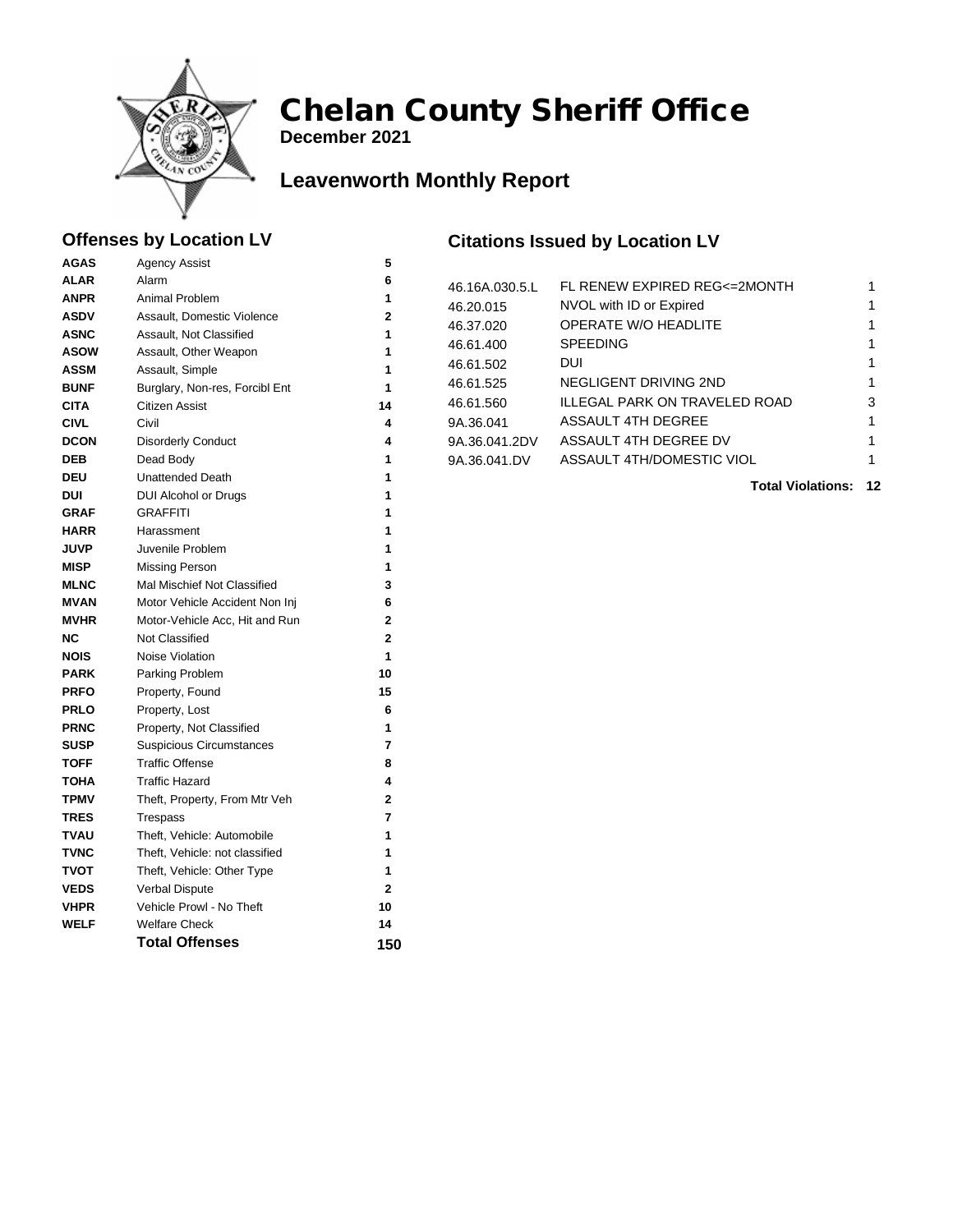

**2021 Total Stats**

## **Leavenworth Monthly Report**

#### **Offenses by Location LV**

#### **Citations Issued by Location LV**

| <b>AGAS</b>                | <b>Agency Assist</b>                                            | 53                 |                |                                      |                |
|----------------------------|-----------------------------------------------------------------|--------------------|----------------|--------------------------------------|----------------|
| <b>ALAR</b>                | Alarm                                                           | 46                 | 10.08.020      | VIOL WINTER PARKING RES              | 1              |
| <b>ALNC</b>                | Alcohol Offense, Not Classifie                                  | 3                  | 10.08.060      | WINTER PARKING VIOLATION             | 12             |
| <b>ANCR</b>                | <b>Animal Cruelty</b>                                           | 1                  | 16.52.340      | ANIMAL UNATTENDED SPACE HARM/KILL    | 1              |
| <b>ANPR</b>                | Animal Problem                                                  | 16                 | 26.50.110.1    | VIOL OF NO CONTACT ORDER             | $\overline{2}$ |
| <b>ASDV</b>                | Assault, Domestic Violence                                      | 12                 | 46.12.650.7    | FAIL TO TRANSFER TITLE W/I 45        | 1              |
| <b>ASNA</b>                | Assault No Weapon, Agg Injury                                   | 1                  | 46.16A.030.5.L | FL RENEW EXPIRED REG<=2MONTH         | 3              |
| <b>ASNC</b>                | Assault, Not Classified                                         | 26                 |                | FL RENEW EXPIRED REG>2 MONTH         | 3              |
| <b>ASOW</b>                | Assault, Other Weapon                                           | $\mathbf 2$        | 46.16A.030.5.O | <b>VIOLATION OF TRIP PERMIT</b>      |                |
| <b>ASSM</b>                | Assault, Simple                                                 | 5                  | 46.16A.320.6   |                                      | 1              |
| <b>ATL</b>                 | Attempt to Locate                                               | 8                  | 46.20.015      | NVOL with ID or Expired              | 6              |
| <b>BUNF</b>                | Burglary, Non-res, Forcibl Ent                                  | 5                  | 46.20.342.1B   | DWLS 2ND                             | 1              |
| <b>BUNU</b>                | Burglary, Non-res, Unlawf Ent                                   | 5                  | 46.20.342.1C   | DWLS 3RD                             | 1              |
| <b>BURF</b>                | Burglary, Resid, Forcible Ent                                   | $\mathbf 2$        | 46.30.020      | NO PROOF OF LIABILITY INS            | 13             |
| <b>BURU</b>                | Burglary, Resident, Unlawf Ent                                  | 4                  | 46.37.020      | OPERATE W/O HEADLITE                 | $\overline{2}$ |
| <b>CHAN</b>                | Child Abuse or Neglect<br>Citizen Assist                        | $\mathbf 2$<br>109 | 46.37.200      | DEFECTIVE STOP LAMP/TURN SIGNA       | 1              |
| <b>CITA</b><br><b>CIVL</b> | Civil                                                           | 23                 | 46.52.010      | HIT RUN UNATTENDED                   | 1              |
| <b>DCON</b>                | <b>Disorderly Conduct</b>                                       | 112                | 46.52.010.2    | HIT RUN UNATTENDED/PROPERTY DA       | 2              |
| <b>DEB</b>                 | Dead Body                                                       | 3                  | 46.61.120      | <b>IMPROPER PASS ON LEFT</b>         | 1              |
| <b>DEU</b>                 | <b>Unattended Death</b>                                         | $\mathbf{2}$       | 46.61.130      | PASS IN NO PASS ZONE                 | 1              |
| DUI                        | <b>DUI Alcohol or Drugs</b>                                     | 10                 | 46.61.140      | <b>IMPROPER LANE USAGE</b>           | 1              |
| <b>FIPO</b>                | False Information or Report                                     | $\mathbf 2$        | 46.61.145      | FOLLOW TOO CLOSE                     | $\overline{2}$ |
| <b>FIRE</b>                | Fire                                                            | $\mathbf{2}$       | 46.61.145.1    | FOLLOW TOO CLOSE                     | 1              |
| <b>FRAT</b>                | Fraud, Credit Card/ATM                                          | $\mathbf{1}$       | 46.61.185.1    | FAIL YIELD LEFT TURN MOTOR VEHICLE   | 1              |
| <b>FRAU</b>                | Fraud/Swindle/Confidence Game                                   | 1                  | 46.61.190.2    | FAIL STOP AT STOP SIGN/INTERSECTION  | 6              |
| <b>FWKS</b>                | Fireworks                                                       | 3                  | 46.61.200      | FAIL TO STOP AT STOP SIGN            | $\overline{2}$ |
| <b>GRAF</b>                | <b>GRAFFITI</b>                                                 | 1                  | 46.61.235      | FTY TO PEDESTRAIN IN CROSSWALK       | 1              |
| <b>HARR</b>                | Harassment                                                      | 48                 | 46.61.300      | UNSAFE START FROM PARKED POSIT       | 1              |
| <b>IDV</b>                 | Interfere With DV Report                                        | 2                  | 46.61.370      | <b>IMPROP PASS SCHOOLBUS</b>         | 1              |
| <b>JRUN</b>                | Juvenile Runaway                                                | $\mathbf 2$        | 46.61.400      | <b>SPEEDING</b>                      | 7              |
| <b>JUVP</b>                | Juvenile Problem                                                | 14                 | 46.61.400.10   | SPEED 10 OVR-OVR 40                  | 2              |
| <b>MARI</b>                | Marine                                                          | 1                  | 46.61.400.10U  | SPEED 10 OVR-UNDR 40                 | 2              |
| <b>MISP</b>                | Missing Person                                                  | $\overline{7}$     | 46.61.400.27   | SPEED 27 OVER 40                     | 1              |
| <b>MLMC</b>                | <b>Malicious Mischief</b>                                       | 3                  | 46.61.440      | SPEED IN SCHOOL ZONE                 | 1              |
| <b>MLNC</b>                | Mal Mischief Not Classified                                     | 46                 | 46.61.500      | <b>RECKLESS DRIVING</b>              | 3              |
| <b>MTAM</b>                | <b>Mail Tampering</b>                                           | 1<br>3             | 46.61.502      | DUI                                  | 10             |
| <b>MVAI</b><br><b>MVAN</b> | Motor Vehicle Accident Injury<br>Motor Vehicle Accident Non Inj | 69                 | 46.61.5249     | NEGLIGENT DRIVING 1ST                | 1              |
| <b>MVHR</b>                | Motor-Vehicle Acc, Hit and Run                                  | 20                 |                | NEGLIGENT DRIVING 2ND                | 1              |
| <b>MVNC</b>                | Motor Vehicle Accident Not cla                                  | 2                  | 46.61.525      | <b>ILLEGAL PARK ON TRAVELED ROAD</b> |                |
| <b>MVNR</b>                | Motor Vehicle Acc, Non-Rep                                      | 3                  | 46.61.560      | <b>ILLEGAL PARKING</b>               | 4              |
| <b>MVPD</b>                | Motor Vehicle Acc, Prop Damage                                  | 1                  | 46.61.570      |                                      | 1              |
| ΝC                         | Not Classified                                                  | 21                 | 46.61.670      | WHEELS OFF RDWAY                     | 1              |
| <b>NOIS</b>                | Noise Violation                                                 | 62                 | 46.61.688.3    | SAFETY BELTS IMPROPER FASTENED       | 1              |
| <b>OTHE</b>                | All Other Reportable Offenses                                   | 1                  | 46.61.780      | <b>BICY W/O REAR REFLEC</b>          | 1              |
| <b>PARK</b>                | Parking Problem                                                 | 55                 | 9.12.030       | NO PARKING POSTED                    | 2              |
| <b>PRFO</b>                | Property, Found                                                 | 95                 | 9.40.100       | SOUNDING FALSE FIRE ALARM            | $\mathbf 1$    |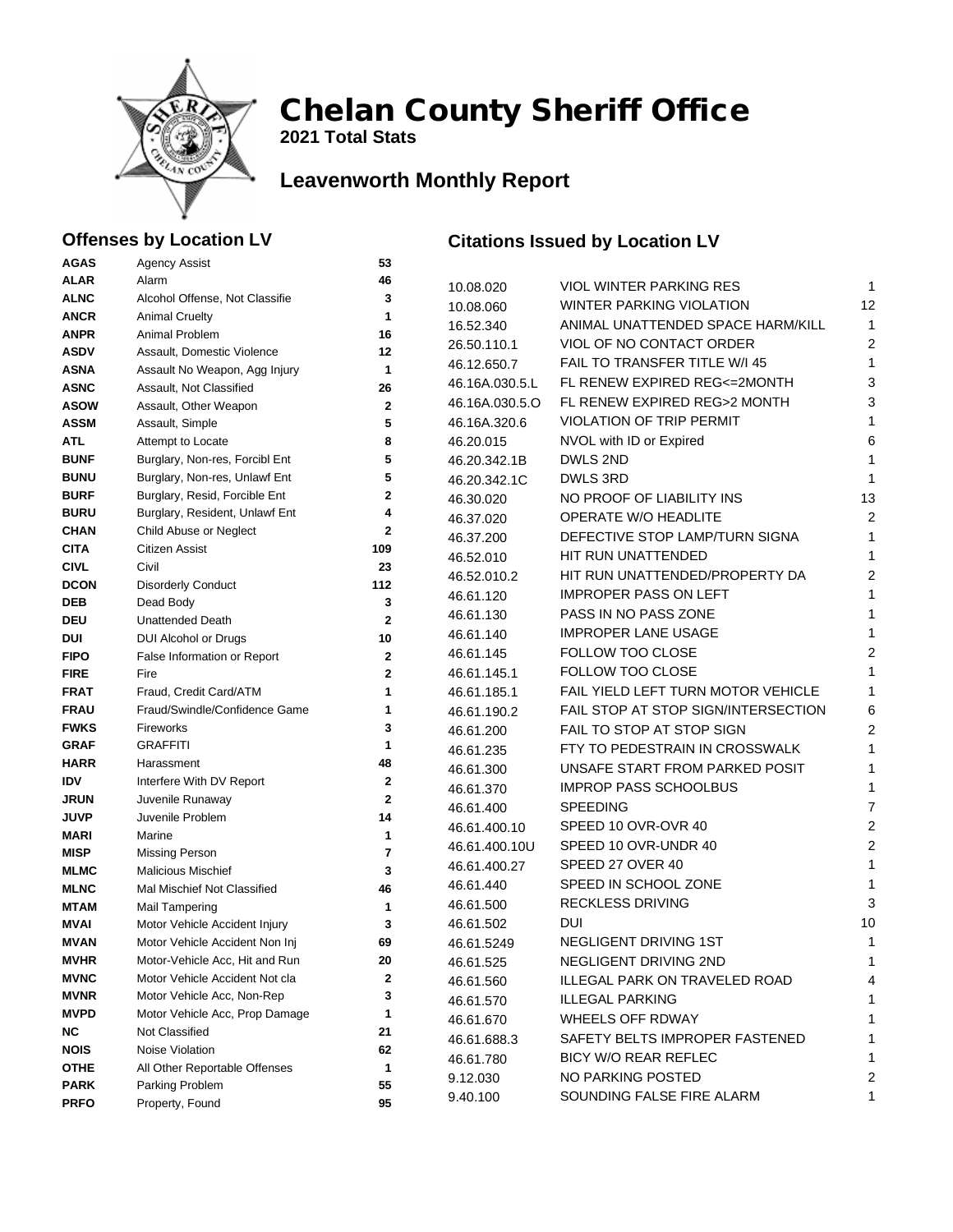

**WOFF** Weapons Offense **4** 

Total Offenses 1,552

## Chelan County Sheriff Office

**2021 Total Stats**

## **Leavenworth Monthly Report**

| <b>PRLO</b> | Property, Lost                  | 48             | 9.41.270      | <b>DISPLAYING WEAPON</b>         |     |
|-------------|---------------------------------|----------------|---------------|----------------------------------|-----|
| <b>PRNC</b> | Property, Not Classified        | 4              | 9A.36.041     | <b>ASSAULT 4TH DEGREE</b>        | 5   |
| <b>PROW</b> | Prowler                         | 3              | 9A.36.041.2   | <b>ASSAULT 4TH DEGREE</b>        | 3   |
| <b>RIPO</b> | <b>Obstruct/Resist Officer</b>  | 5              | 9A.36.041.2DV | ASSAULT 4TH DEGREE DV            | 8   |
| <b>SCAM</b> | Scam                            | 8              | 9A.36.041.DV  | ASSAULT 4TH/DOMESTIC VIOL        |     |
| <b>SONC</b> | Sex Offense, Not Classified     | 3              | 9A.36.050     | <b>RECKLESS ENDANGER</b>         |     |
| <b>SRCH</b> | Search Warrant                  | 2              | 9A.36.150     | INTERFER W/REPORT OF DV          | 2   |
| <b>SUIA</b> | Suicide, Attempted              | 1              | 9A.48.090     | <b>MALICIOUS MISCHIEF 3RD</b>    | 3   |
| <b>SUSP</b> | <b>Suspicious Circumstances</b> | 61             |               | <b>MALICIOUS MISCHIEF 3RD DV</b> | 4   |
| <b>TOFF</b> | <b>Traffic Offense</b>          | 88             | 9A.48.090.DV  |                                  |     |
| <b>TOHA</b> | <b>Traffic Hazard</b>           | 22             | 9A.52.070     | <b>CRIMINAL TRESPASS 1ST</b>     |     |
| <b>TPBC</b> | Theft, Property, Bicycle        | 12             | 9A.52.080     | <b>CRIMINAL TRESPASS 2ND</b>     | 2   |
| <b>TPBD</b> | Theft, Property, Building       | $\overline{2}$ | 9A.56.050     | THEFT 3RD / SHOPLIFTING          | 2   |
| <b>TPMV</b> | Theft, Property, From Mtr Veh   | 5              | 9A.76.020     | OBSTRUCT LAW ENFORCEMENT OFFIC   |     |
| <b>TPNC</b> | Theft, Not Classified           | 30             | 9A.76.040     | <b>RESISTING ARREST</b>          | 3   |
| <b>TPOT</b> | Theft, Property, Other          | 6              | 9A.84.030     | <b>DISORDERLY CONDUCT</b>        |     |
| <b>TPSH</b> | Theft, Property, Shoplifting    | 5              |               | <b>Total Violations:</b>         | 146 |
| <b>TRES</b> | Trespass                        | 83             |               |                                  |     |
| <b>TVAU</b> | Theft, Vehicle: Automobile      |                |               |                                  |     |
| <b>TVMC</b> | Theft, Vehicle: Motorcycle      |                |               |                                  |     |
| <b>TVNC</b> | Theft, Vehicle: not classified  |                |               |                                  |     |
| <b>TVOT</b> | Theft, Vehicle: Other Type      |                |               |                                  |     |
| <b>VEDS</b> | <b>Verbal Dispute</b>           | 14             |               |                                  |     |
| <b>VHPR</b> | Vehicle Prowl - No Theft        | 35             |               |                                  |     |
| <b>VICO</b> | Violation No Contact Order      |                |               |                                  |     |
| <b>WAR</b>  | <b>Warrant Service</b>          | 9              |               |                                  |     |
| <b>WATR</b> | <b>WATER RESCUE</b>             |                |               |                                  |     |
| <b>WELF</b> | <b>Welfare Check</b>            | 174            |               |                                  |     |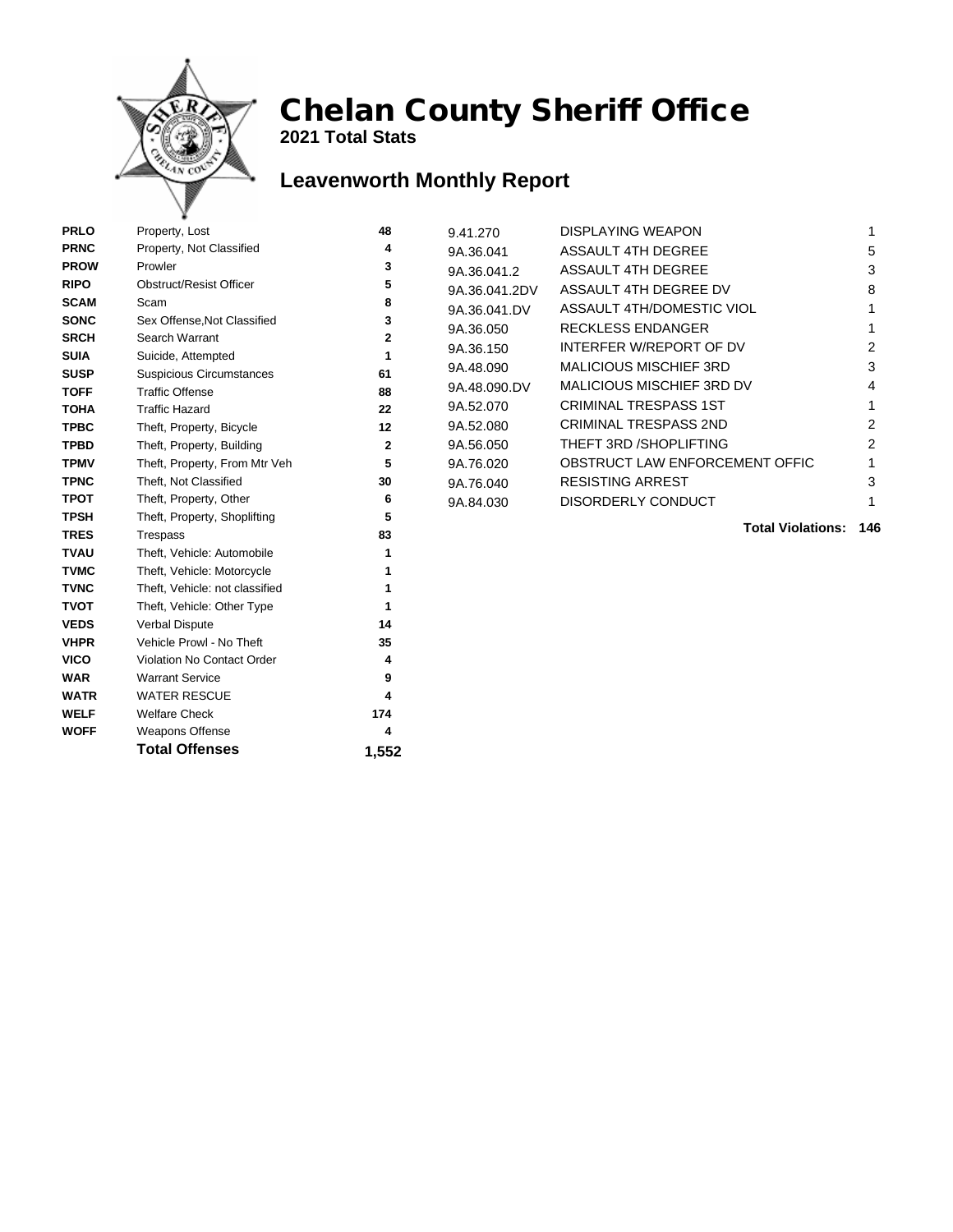

**2021 Total Stats**

## **Leavenworth Monthly Report**

#### **Arrests by Location**

**LV**

| <b>CRIM</b> Criminal Arrest Entry |                               |             |                         |
|-----------------------------------|-------------------------------|-------------|-------------------------|
| 26.50.110.1                       | VIOL OF NO CONTACT            |             | 1                       |
| 26.50.110.1A                      | VIOL OF NCO DV                |             | $\mathbf{1}$            |
| 46.16A.320.6                      | <b>VIOLATION OF TRIP</b>      |             | $\mathbf{1}$            |
| 46.20.342.1B                      | DWLS 2ND                      |             | $\mathbf{1}$            |
| 46.20.342.1C                      | <b>DWLS 3RD</b>               |             | $\mathbf{1}$            |
| 46.52.010.2                       | <b>HIT RUN</b>                |             | $\overline{2}$          |
| 46.61.500                         | <b>RECKLESS DRIVING</b>       |             | $\mathbf{1}$            |
| 46.61.502                         | <b>DUI</b>                    |             | 9                       |
| 46.61.5249                        | NEGLIGENT DRIVING 1ST         |             | $\mathbf{1}$            |
| 6A.08.010                         | OBSTRUCTING A PUBLIC          |             | $\mathbf{1}$            |
| 6A.08.020                         | <b>RESISTING ARREST</b>       |             | $\mathbf{1}$            |
| 9.40.100                          | SOUNDING FALSE FIRE           |             | $\mathbf{1}$            |
| 9.41.270                          | <b>DISPLAYING WEAPON</b>      |             | $\mathbf{1}$            |
| 9A.36.041                         | <b>ASSAULT 4TH DEGREE</b>     |             | 3                       |
| 9A.36.041.2                       | <b>ASSAULT 4TH DEGREE</b>     |             | $\mathbf{1}$            |
| 9A.36.041.2DV                     | ASSAULT 4TH DEGREE DV         |             | 11                      |
| 9A.36.041.DV                      | <b>ASSAULT 4TH/DOMESTIC</b>   |             | $\mathbf{1}$            |
| 9A.36.050                         | <b>RECKLESS ENDANGER</b>      |             | $\mathbf{1}$            |
| 9A.36.150                         | <b>INTERFER W/REPORT OF</b>   |             | $\mathbf{1}$            |
| 9A.48.090                         | <b>MALICIOUS MISCHIEF 3RD</b> |             | 3                       |
| 9A.48.090.DV                      | MALICIOUS MISCHIEF 3RD        |             | 3                       |
| 9A.52.070                         | <b>CRIMINAL TRESPASS 1ST</b>  |             | $\mathbf{1}$            |
| 9A.52.080                         | <b>CRIMINAL TRESPASS 2ND</b>  |             | $\overline{\mathbf{c}}$ |
| 9A.56.050                         | THEFT 3RD / SHOPLIFTING       |             | $\overline{2}$          |
| 9A.76.040                         | <b>RESISTING ARREST</b>       |             | $\overline{2}$          |
| 9A.84.030                         | DISORDERLY CONDUCT            |             | 1                       |
|                                   |                               | Subtotal 54 |                         |
| <b>FELO Felony Warrantless</b>    |                               |             |                         |
| 26.50.110.5                       | DV CRT/ORD W/2 PRV CON        |             | 1                       |
| 9.35.020.1.2B                     | <b>IDENTITY THEFT 2ND</b>     |             | $\mathbf{1}$            |
| 9A.36.021                         | ASSAULT 2ND DEGREE            |             | $\mathbf{1}$            |
| 9A.36.031                         | <b>ASSAULT 3RD</b>            |             | $\mathbf{1}$            |
| 9A.56.040                         | THEFT 2ND                     |             | $\overline{2}$          |
| 9A.56.050                         | THEFT 3RD / SHOPLIFTING       |             | 1                       |
|                                   |                               | Subtotal 7  |                         |
|                                   |                               | TOTAL       | 61                      |
|                                   |                               |             |                         |

If CRIM, FELO or JUV do not appear on Screen there are no arrests for this month.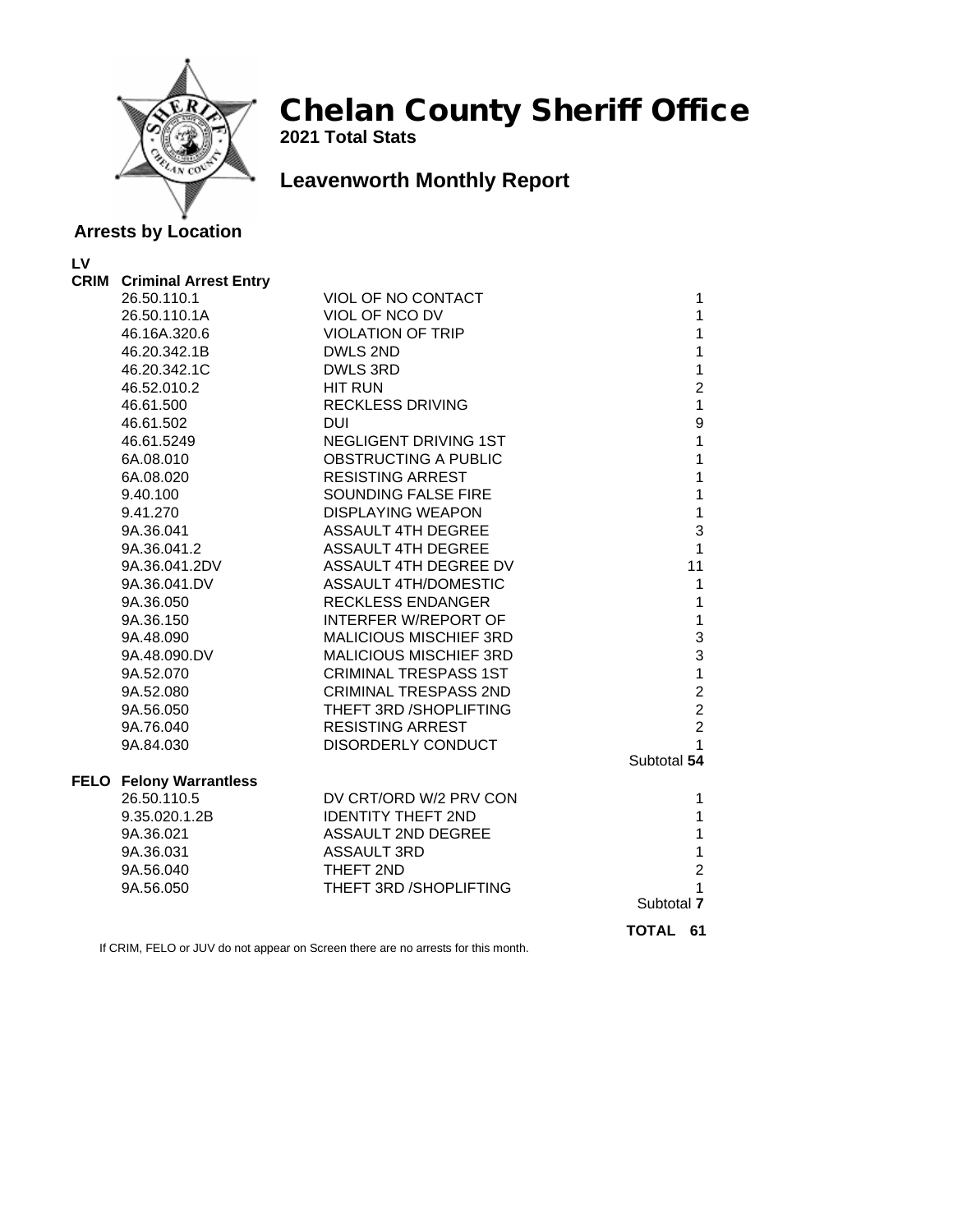

**December 2021**

## **Leavenworth Monthly Report**

#### **Arrests by Location**

| LV |                                   |                           |            |
|----|-----------------------------------|---------------------------|------------|
|    | <b>CRIM</b> Criminal Arrest Entry |                           |            |
|    | 46.61.502                         | DUI                       |            |
|    | 9A.36.041                         | <b>ASSAULT 4TH DEGREE</b> |            |
|    | 9A.36.041.DV                      | ASSAULT 4TH/DOMESTIC      |            |
|    |                                   |                           | Subtotal 3 |
|    | <b>FELO</b> Felony Warrantless    |                           |            |
|    | 9A.36.021                         | ASSAULT 2ND DEGREE        |            |
|    |                                   |                           | Subtotal 1 |
|    |                                   |                           | TOTAL      |

If CRIM, FELO or JUV do not appear on Screen there are no arrests for this month.